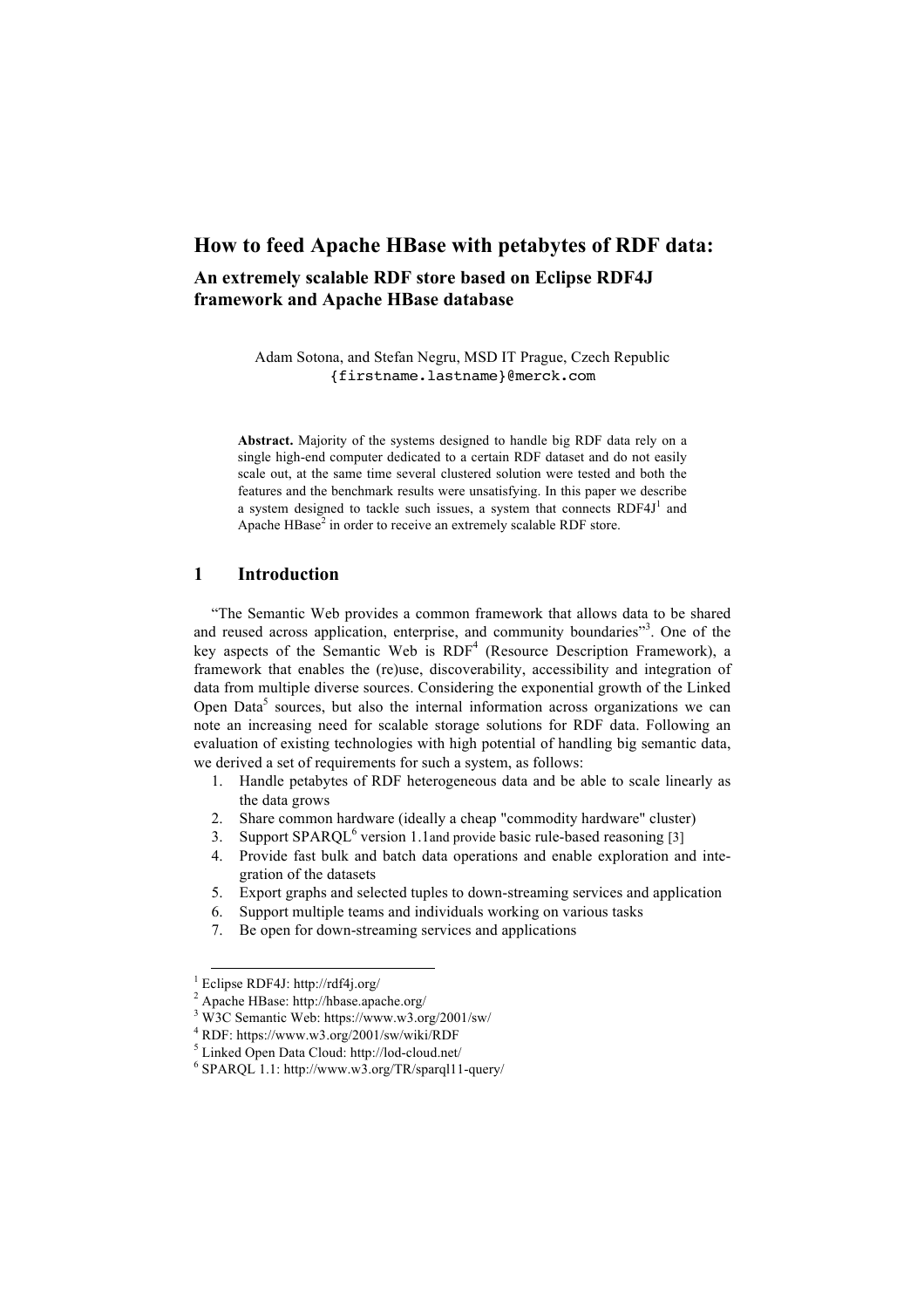## **2 Key Components**

Two key aspects can be correlated to a scalable Triple/RDF Store and those are a scalable database, and a dependable framework for working with RDF data. Our proposal architecture for such a system is represented in Figure 1.

Eclipse RDF4J [6] represents the framework, selected mostly because of its features and the fact that it facilitates the achievement of the identified (including Handle petabytes of data and the support of SPARQL 1.1). Other reasons consist in its extensibility through Storage And Inference Layer (SAIL) to support various RDF stores and inference engines, its test coverage and the extensive documentation.

Apache HBase is the Hadoop<sup>7</sup> database, a distributed and scalable big data store. It is designed to scale up from single servers to thousands of machines, thus providing a flexible and reliable means of handling big RDF data.



**Fig. 1.** HBase RDF Store Diagram

### **Bulk Data Operations**

Bulk data operations are critical to the overall system efficiency. A system capable to hold and query hundreds of billions of triples must be also able to load them in, create snapshots, clone and export in bulk operations.

Our current bulk load is implemented as a simple MapReduce application consuming RDF data in any standard format and producing HBase table region files directly by each reducer task. Performance of the bulk load scales linearly with the Hadoop cluster. Measurement of load and indexing performance shows in average about 40.000 quads per second per each cluster node. Bulk Export is also a MapReduce application, by exporting the whole dataset in parallel - measured performance shows in average about 400.000 quads per second per each cluster node. Bulk merge is multi-step operation composed from snapshotting of the source datasets and direct loading of all HBase region files into one merged HBase table.

 $^7$  Apache Hadoop. (n.d.). https://hadoop.apache.org/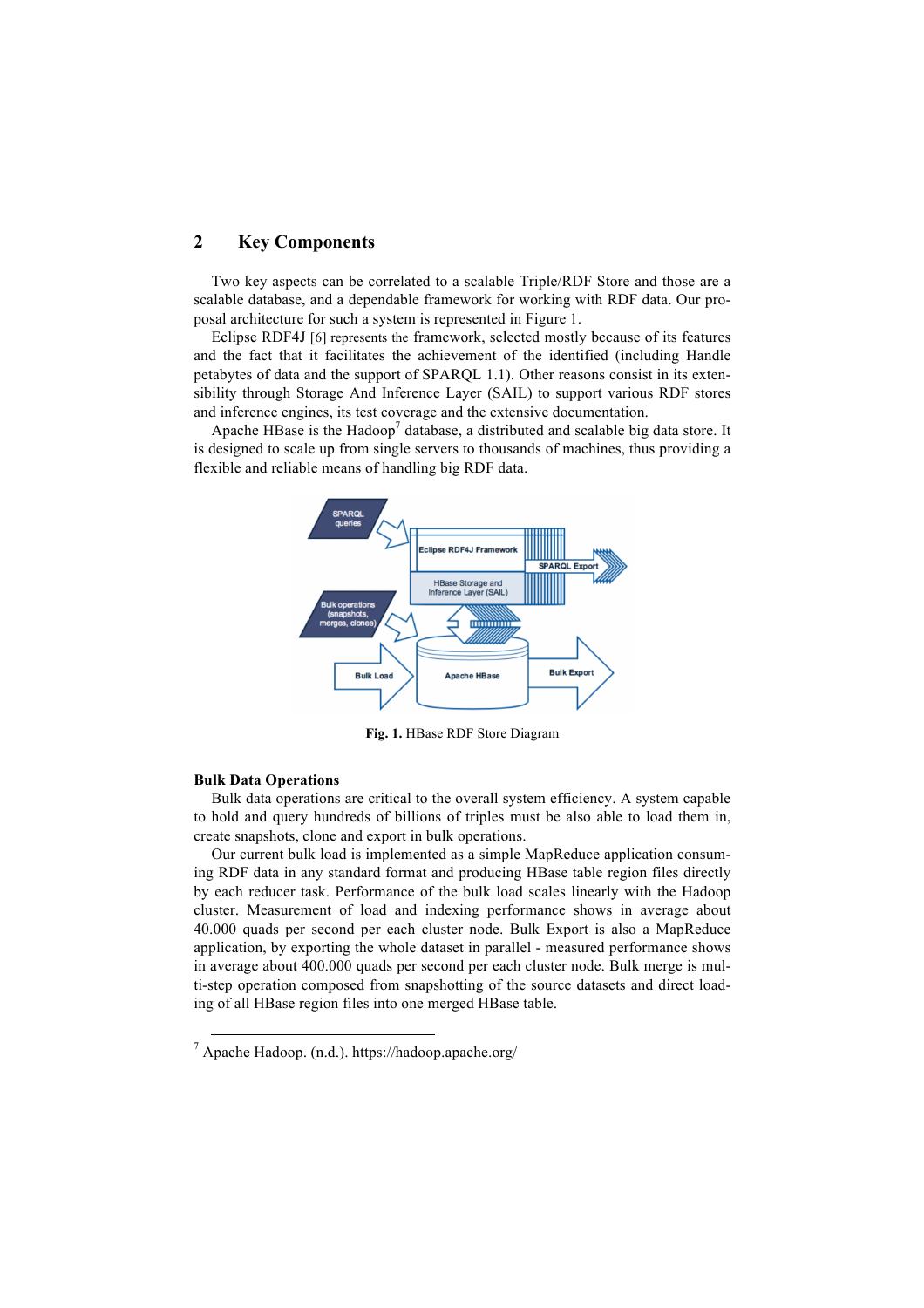In order to achieve such performance, a must is a proper RDF mapping to Apache HBase, as it provides much needed performance and scalability of the whole system. After several iterations of trying various mapping approaches we have found the optimal RDF mapping with satisfying performance, a mapping represented in Table 1.

|             |                                                                    | RDF Triple: <subj1> <pred1> <obj1></obj1></pred1></subj1>                                  |                                                          |          |
|-------------|--------------------------------------------------------------------|--------------------------------------------------------------------------------------------|----------------------------------------------------------|----------|
|             | RDF Quad: <subj2><pred2><obj2><ctx2></ctx2></obj2></pred2></subj2> |                                                                                            |                                                          |          |
|             | Apache HBase Table (single Column Family)                          |                                                                                            |                                                          |          |
| Keys<br>Row | Regions                                                            | Row Keys                                                                                   | Column Qualifiers                                        |          |
|             | <b>SPO</b>                                                         | 0 <subj1 hash=""><pred1 hash=""><obj1 hash=""></obj1></pred1></subj1>                      | <subj1><pred1><obj1></obj1></pred1></subj1>              | (empty)  |
|             |                                                                    | 0 <subj2 hash=""><pred2 hash=""><obj2 hash=""></obj2></pred2></subj2>                      | <subj2><pred2><obj2><ctx2></ctx2></obj2></pred2></subj2> |          |
| Δy          | <b>POS</b>                                                         | <pred1 hash=""><obj1 hash=""><subj1 hash=""></subj1></obj1></pred1>                        | <subj1><pred1><obj1></obj1></pred1></subj1>              | not used |
| Ordered     |                                                                    | 1 <pred2 hash=""><obj2 hash=""><subj2 hash=""></subj2></obj2></pred2>                      | <subj2><pred2><obj2><ctx2></ctx2></obj2></pred2></subj2> | are      |
|             | <b>OSP</b>                                                         | 2 <obj1 hash=""><subj1 hash=""><pred1 hash=""></pred1></subj1></obj1>                      | <subj1><pred1><obj1></obj1></pred1></subj1>              |          |
| 쁬           |                                                                    | 2 <obj2 hash=""><subj2 hash=""><pred2 hash=""></pred2></subj2></obj2>                      | <subj2><pred2><obj2><ctx2></ctx2></obj2></pred2></subj2> | Values   |
|             | <b>CSPO</b>                                                        | 3 <ctx2 hash=""><subj2 hash=""><pred2 hash=""><obj2 hash=""></obj2></pred2></subj2></ctx2> | <subj2><pred2><obj2><ctx2></ctx2></obj2></pred2></subj2> |          |
|             | <b>CPOS</b>                                                        | 4 <ctx2 hash=""><pred2 hash=""><obj2 hash=""><subj hash=""></subj></obj2></pred2></ctx2>   | <subj2><pred2><obj2><ctx2></ctx2></obj2></pred2></subj2> |          |
|             | <b>COSP</b>                                                        | 5 <ctx2 hash=""><obj2 hash=""><subj2 hash=""><pred2 hash=""></pred2></subj2></obj2></ctx2> | <subj2><pred2><obj2><ctx2></ctx2></obj2></pred2></subj2> |          |

**Table. 1.** RDF Mapping to Apache HBase

#### **RDF4J SAIL Implementation**

Storage and Inference Layer (SAIL) is a key interface of the RDF4J framework to communicate with various storage and/or inference sub-systems. A minimalistic implementation of the HBase RDF4J SAIL works perfectly even it has not been originally designed for big data operations. We optimized the performance also by stripping the transactions support and streamlining the dataflow through the RDF4J SAIL and through the RDF4J framework. Brief performance measurement has been performed using Berlin SPARQL Benchmark [4] and its Explore Use Cases query mix. For 10 billion triples dataset the average QMPH is 7,8 per single cluster node. With excluded query #5 from the query mix it shows more promising 588 QMPH per single cluster node involved in the benchmark.

With regard to reasoning, our target datasets size limits us to basic interferences over RDFS+ [1] and similar set of rules. Based on batch-processing mode and high storage limits in HBase, we have decided to use batch processes to physically materialize inferred triples. More precisely we developed a tool performing the reasoning based on SPARQL in a batch mode.

#### **Parallel SPARQL Evaluation Strategies**

RDF4J framework comes with a standard SPARQL 1.1 compliant evaluation strategy. This strategy uses single-threaded pull model where the data are requested from the underlying RDF store when needed in the evaluation model. This model shows excelling results on all low-latency RDF stores, however it is not performing enough for distributed storage systems. Our improved SPARQL evaluation strategy uses par-